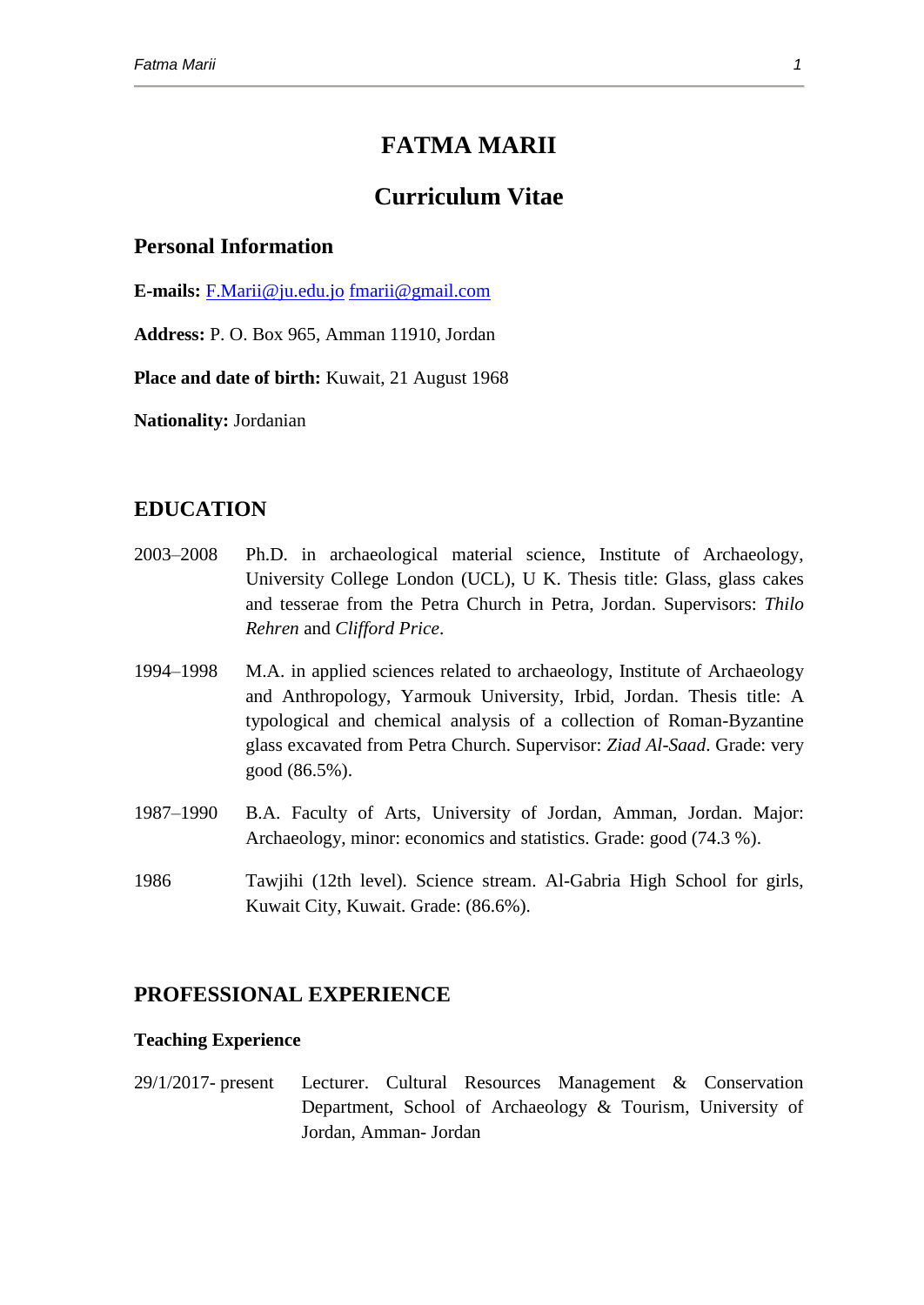| $1 - 5/11/2015$ | Lecturer. Conservation of Archaeological Artefacts: Training Short<br>Courses Program at UCL Qatar, Doha.                                                                                                          |
|-----------------|--------------------------------------------------------------------------------------------------------------------------------------------------------------------------------------------------------------------|
| 31/1/2007       | Visiting lecturer. Glass in Hellenistic, Roman and Byzantine periods.<br>Course of Glass, Glazes, Pigments and Beads, co-ordinator: Thilo Rehren,<br>Institute of Archaeology, UCL.                                |
| 26/1/2006       | Visiting lecturer. Conservation Glass Finds from the Petra Church Project<br>Excavations. Course of Conservation Studies, co-ordinator: Renata Peters,<br>Institute of Archaeology, UCL.                           |
| 25/1/2006       | Visiting lecturer. Glass in Hellenistic, Roman and Byzantine periods.<br>Course of Glass, Glazes, Pigments and Beads, co-ordinator: Thilo Rehren,<br>Institute of Archaeology, UCL.                                |
| $10/03 - 6/04$  | (Part-time). Undergraduate courses:<br>Restoration<br>of<br>Lecturer.<br>Archaeological Artefacts and Conservation Science. Queen Rania Institute<br>of Tourism and Heritage, Hashemite University, Zarqa, Jordan. |
| $7 - 8/2001$    | <b>Lecturer.</b> (Part-time). Undergraduate course: Introduction to Archaeology.<br>Queen Rania Institute of Tourism and Heritage, Hashemite University,<br>Zarqa/Jordan.                                          |

### **Conservation Experience**

- 03 -10/2016 Conservation Department. Sharjah Institute for Heritage. Sharjah, UAE
- 2014–2015 Project Coordinator (conservation projects). ICCROM-ATHAR Regional Conservation Centre in Sharjah. *Zaki Aslan*: Director of ICCROM-ATHAR centre, Sharjah, UAE.
- 2008–2013 Manager of Conservation and Restoration Unit. The Jordan Museum. *Faris Nimry*: General Director and *Khairieh Amr*: Deputy Director for Technical Affairs.
- 03/2007 Consultant. Rehabilitation, interior design of the Islamic Museum and conservation of its collection. Mission to Islamic Museum at Al Haram Al Sharif, Old City of Jerusalem. *Anna Paolini*: UNESCO-Paris Office.
- 10–11/2001 Consultant. Analysis of the conservation laboratories in the Bahrain National Museum and training their staff. Mission to Bahrain National Museum. *Anna Paolini*: UNESCO-Paris Office.
- 4–6/2001 Assist in archiving, analysis, and conservation of Petra façades. Jordanian-German Project for the Establishment of Restoration Centre in Petra.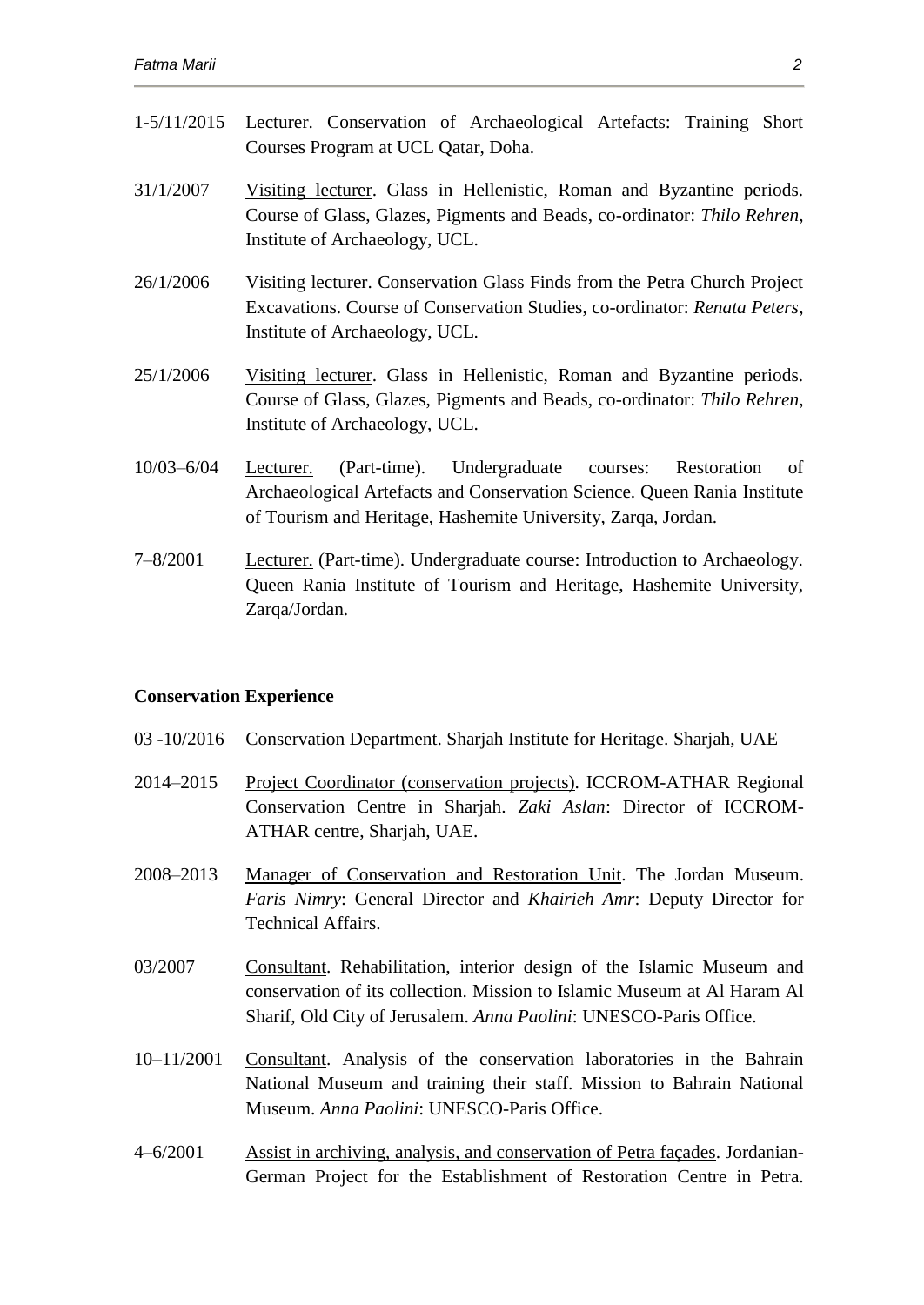*Helge Fisher* and *May Shaer*: CARCIP/GTZ.

- 10/00–3/01 Consultant. Identification, purchasing and commissioning of materials and equipment for the Conservation Laboratories of the Baghdad National Museum. *Giovanni Boccardi* and *Veronique Dauge*: UNESCO-Amman office.
- 3–4/2000 Conservator. Conservation of iron artefacts at ACOR's laboratories. Wadi Musa Project, Jordan. *Khairieh 'Amr*: Department of Antiquities.
- 2/2000 Conservator. Conservation of coins at ACOR's laboratories. Petra Great Temple Project. *Martha Joukowsky*: Brown University.
- 10/99–1/00 Conservator. Conservation of glass metals and plasters artefacts at ACOR laboratories. Petra North Ridge Project. *Patricia Bikai*: ACOR.
- 1998–1999 Graduate intern in the antiquities conservation department at the J. Paul Getty Museum, Los Angeles, California, USA. *Jerry Podany*: Getty Museum.
- 11/1997 Conservator. Conservation of coins at ACOR's laboratories. Petra Great Temple Project. *Martha Joukowsky*: Brown University.
- 7/1997 Conservator. Conservation of metal artefacts at ACOR's laboratories. Petra Roman Street Project. *Zbigniew Fiema*: ACOR.
- 3/1997 Conservator. Conservation of ceramic, glass, metals and stone artefacts. Archaeological excavation at Ayla/Aqaba, Jordan. *Sawsan Fakhree*: Department of Antiquities.
- 1–2/1997 Conservator. Conservation of glass, wall plaster, metals and ceramic artefacts at ACOR laboratories. Petra North Ridge Project. *Patricia Bikai*: ACOR.
- 11/1996 Conservator. Conservation of coins at ACOR laboratories. Umm el-Jimal Project. *Bert de Vries*: Calvin College.
- 7–10/1996 Conservator. Conservation of glass artefacts and coins at ACOR's laboratories. Petra Church Project. *Pierre Bikai*: ACOR.
- 11–12/1995 Conservator. Conservation of ceramic, glass, metals and stone artefacts. Archaeological Excavation at Ayla/Aqaba, Jordan. *Donald Whitcomb*: Oriental Institute, University of Chicago.
- 8–9/1995 Conservator. Conservation of wall mosaic fragments at ACOR's laboratories. Petra Church Project. Pierre Bikai: ACOR.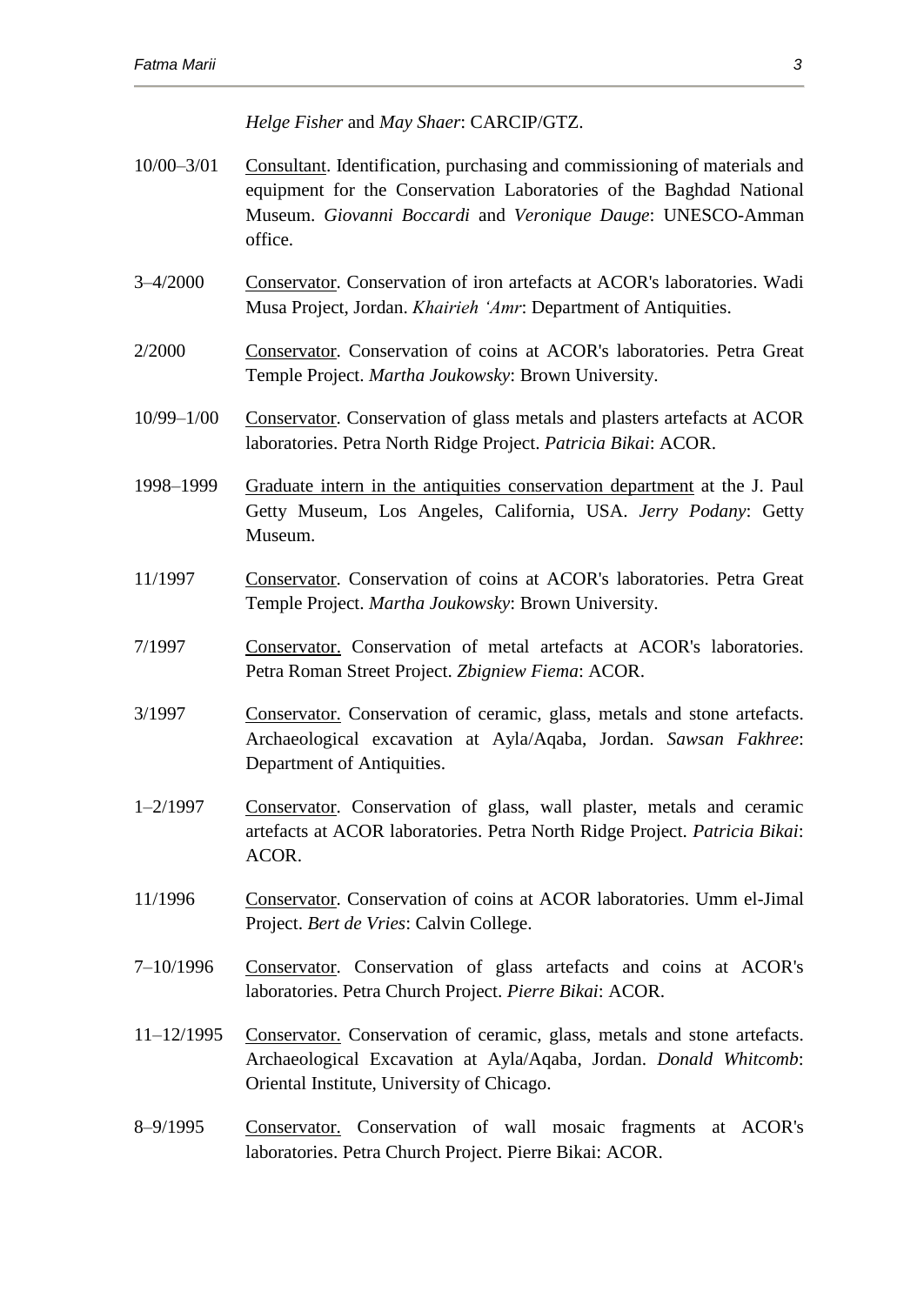| $9/94 - 5/95$ | Assistant conservator. Technical conservation of Petra Church papyri<br>scrolls at ACOR's laboratories. Jaakko Frosen: University of Helsinki.                                                                           |
|---------------|--------------------------------------------------------------------------------------------------------------------------------------------------------------------------------------------------------------------------|
| $8 - 9/1994$  | Conservator. Conservation of metal artefacts at ACOR's laboratories.<br>Petra Church Project. Pierre Bikai: ACOR.                                                                                                        |
| $4 - 7/1994$  | Assistant conservator. Conservation of floor mosaic and metal artefacts.<br>Madaba Mosaic Conservation Project, Jordan. Mary Scott and Emily<br>Dunn: ACOR-USAID and Ministry of Tourism and Antiquities.                |
| 1993-1994     | Intern in the conservation laboratories at the Institute of Archaeology and<br>Anthropology of Yarmouk University, Irbid, Jordan. Friedrick Zink and<br>Ziyad al-Saa'd: Conservators at Yarmouk University.              |
| 12/1993       | Assistant conservator. Conservation of coins, ceramic and glass artefacts.<br>Archaeological Excavation at Ayla, Aqaba. Catherine Valentour:<br>Conservator. Donald Whitcomb: Oriental Institute, University of Chicago. |
| $8 - 9/1993$  | Conservator. Conservation of floor mosaic and wall plaster. Church of St.<br>George at Darat al- Funun, Jebel el-Webdeh, Amman. Pierre Bikai:<br>ACOR and Suha Shoman: Shoman Foundation.                                |
| $8/92 - 7/93$ | Mosaics, marble wall plaster with other<br>Assistant conservator.<br>and metal artefacts. Petra Church Project.<br>architectural elements<br>Conservators: Thomas Roby, Noel Siver, and Livia Alberti: ACOR.             |

### **Archaeological Experience**

| $6 - 7/1992$  | Square supervisor. Tell Jawa Archaeological Project, Jordan. Michelle<br>Daviau: Wilfrid Laurier University.                                          |
|---------------|-------------------------------------------------------------------------------------------------------------------------------------------------------|
| 4/1992        | Square supervisor. Archaeological Excavations at Ayla/Aqaba, Jordan.<br>Donald Whitcomb: Oriental Institute, University of Chicago.                   |
| $9/91 - 3/92$ | Assistant to registrar. Registration of archaeological artefacts. Curator:<br><i>Jumanah Al-Asad</i> : Archaeological Museum at University of Jordan, |

# **Related Professional Experience**

Amman.

4–5/2005 Interpreter. Three Iraqi State Board of Antiquities and Heritage staff from Babylon attending eight weeks of training in England. *Sarah Collins*: The British Museum.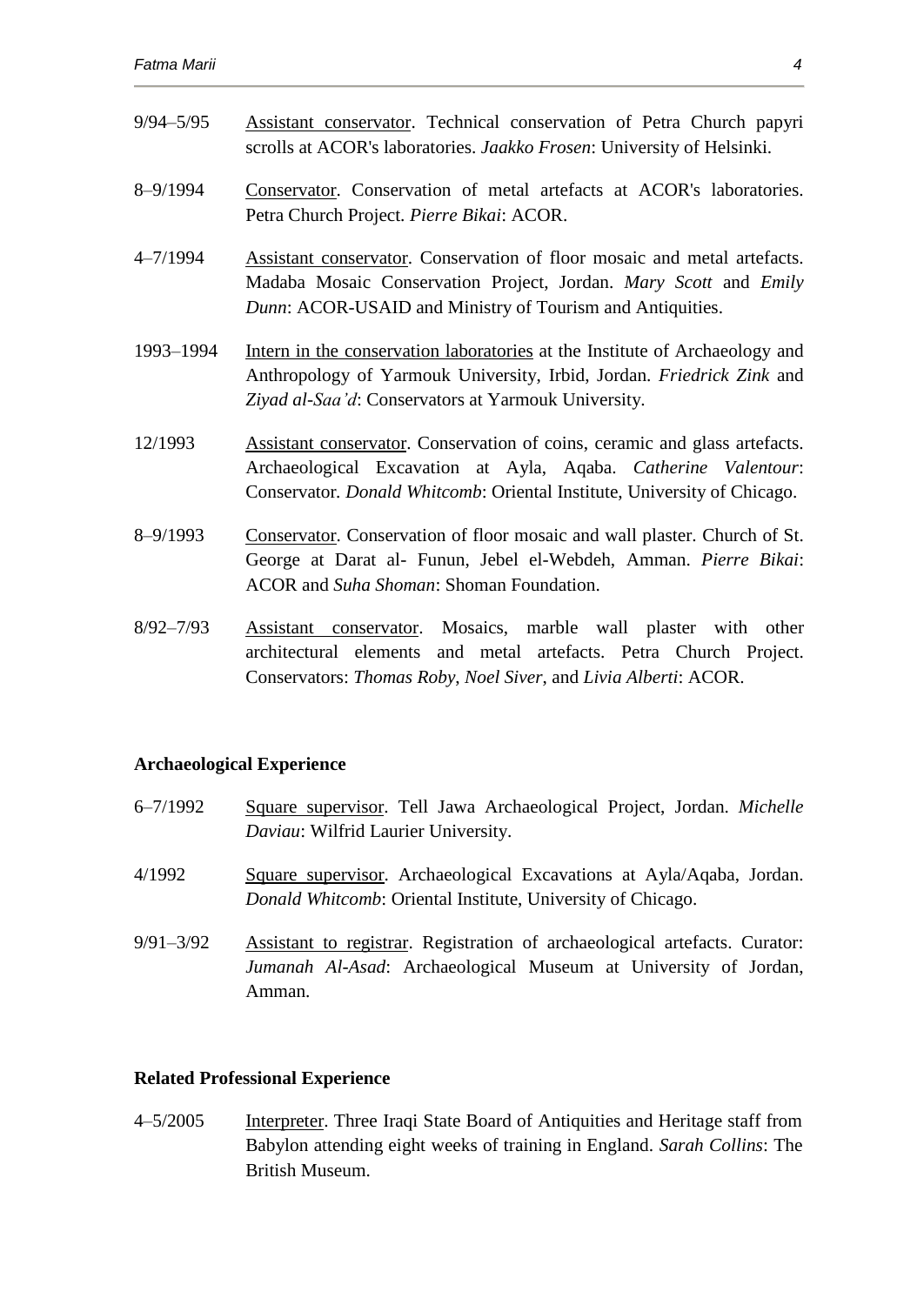| $6 - 8/2004$               | Interpreter. Summer Workshop in Near Eastern Archaeology and<br>Cuneiform Studies for Iraqi staff at ACOR, Amman. Elizabeth Stone:<br>Stony Brook University/USAID-Iraq. |
|----------------------------|--------------------------------------------------------------------------------------------------------------------------------------------------------------------------|
| $9/01 - 8/02$              | Digital Archiving of ACOR's 35mm Slides Collection. Carmen Al-Ayoubi<br>and Patricia Bikai: ACOR Library.                                                                |
| $9 - 10/2000$              | Participating intensive course held by CARCIP, IFAPO, BLfD and CSBE<br>in Amman on The use and conservation of stone in building'.                                       |
| $5 - 6/1996$               | Participating course held by ACOR of basic photographic techniques with<br>emphasis on archaeological photography.                                                       |
| $11/91 - 7/92$<br>Library. | Librarian assistant. <i>Carmen Al-Ayoubi</i> : Head of librarian at ACOR                                                                                                 |

# **AWARDS and FELLOWSHIPS**

| 2006          | Conference Funding: Institute of Archaeology and Graduate School<br>awards of University College London.                           |
|---------------|------------------------------------------------------------------------------------------------------------------------------------|
| 2004–2007     | Marie-Curie Action for Early Stage Training of Researchers Fellowship,<br>under contract MEST-CT-2004-514509: European Commission. |
| 2004-2007     | Overseas Research Students Award 2004: United Kingdom Scholarships<br>for Research International Students.                         |
| 2004          | Zakat Award: Barakat Trust.                                                                                                        |
| 2002-2003     | Individual Scholarship Program: Joukowsky Family Foundation.                                                                       |
| $2002 - 2003$ | Zakat awards: Salahuddin Y H Abduljawad Scholarship and Barakat<br>Trust.                                                          |
| 1993–1994     | Kenneth W. Russell Trust Fellowship: American Centre of Oriental<br>Research (ACOR).                                               |

# **PUBLICATIONS**

- Hendawi, N. & Marii, F. 2016. Preserving Techniques for the Textile Collection at the Jordan Museum, in In Ebert, C., Harlow, M., Strand, E. & Bjerregaard, L. (eds), *Traditional Textile Crafts – an Intangible Cultural Heritage* ,Centre for Textile Research, University of Copenhagen, 163 – 165.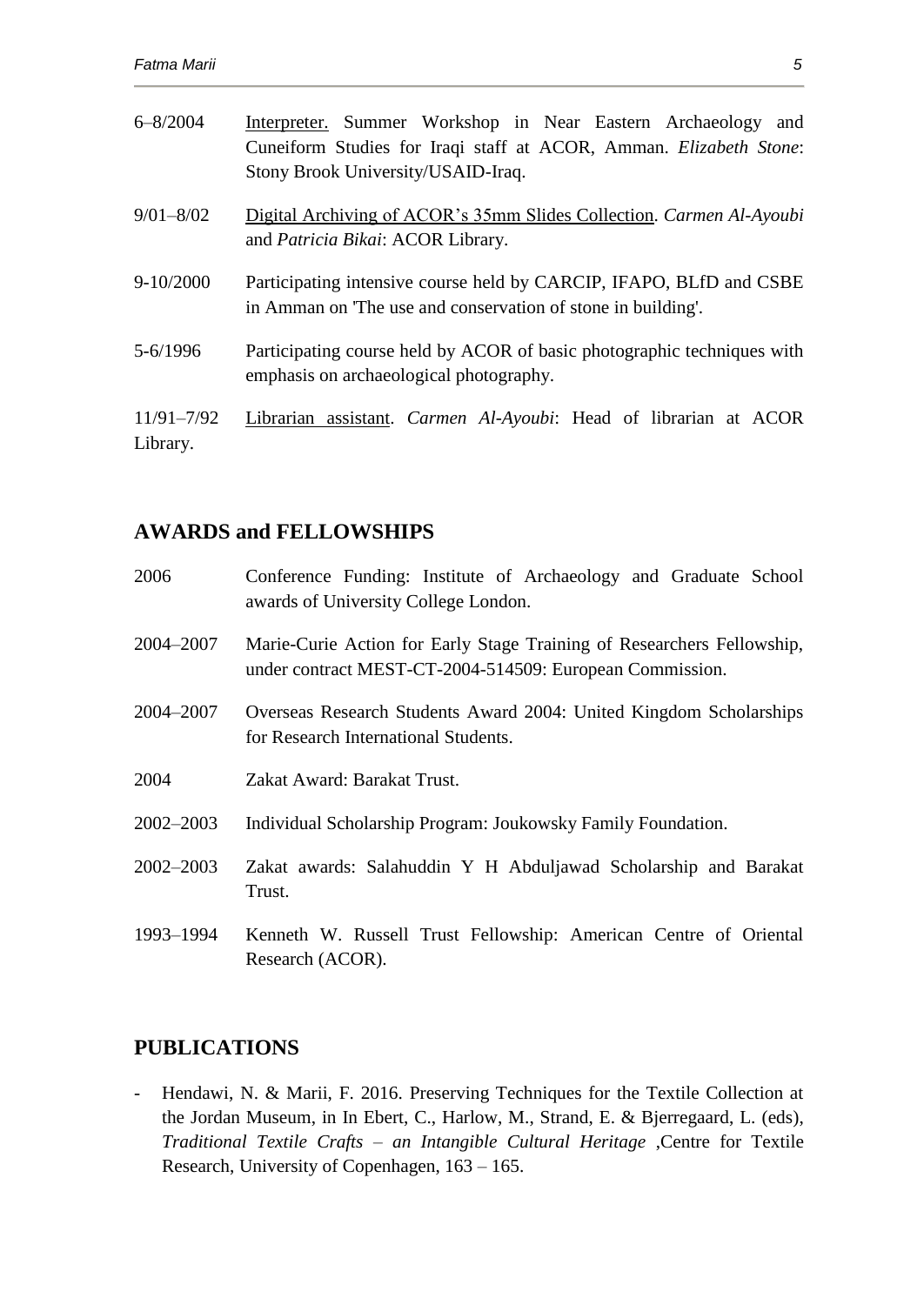- Marii, F. & O'Hea M. 2013. A New Approach to Church Liturgy in Byzantine Arabia / Palaestinia Tertia: Chemicay Analysis of Glass from the Petra Church and Dayr 'Ayn 'Abata Monastery. *11th International Conference on the History and Archaeology of Jordan*, 319 – 326.
- Marii, F. 2013. Glass Tesserae from the Petra Church, in Entwistle, C. & James, L. (eds), New Light on Old Glass: Recent Research on Byzantine Mosaics and Glass. The British Museum,  $11 - 24$ .
- Marii, F. & Rehren, Th. 2012. Levantine Glass of Petra Characteristics. *Annales du 18e Congrès de l'Association Internationale pour l'Histoire du Verre, Thessaloniki, 2009.* 277 – 283.
- Marii, F. & Ghaidan, U. 2011, Technical Vocabulary for Cultural Property Conservation (English – Arabic & Arabic – English). UNESCO/Iraq Office / Japanese Trust Fund.
- Rehren, Th, Marii, F., Schibille, N., Stanford, L., Swan, C. 2010. Glass Supply and Circulation in Early Byzantine Southern Jordan, in Drauschke, J. & Keller, D., (eds.), *Glass in Byzantium-Production, Usage, Analyses*, Mainz, RGZM, 65 – 81.
- Marii F and Rehren Th 2009. Archaeological Coloured Glass Cakes and Tesserae from the Petra Church, *Annales du 17e Congrès de l'Association Internationale pour l'Histoire du Verre,* Antwerp, 2006, 295 - 300.
- Schibille, N, Marii, F and Rehren, Th, 2008. Characterization and Provenance of Late Antique Window Glass from the Petra Church in Jordan, *Archaeometry*, 50: 4, 627 – 642.
- Marii, F. (submitted). Conservation Laboratories in Museums. The Protection of the Cultural Heritage & Cultural Tourism, *The Seventh International UNESCO Forum Seminar in Jordan, December 2002 proceeding*.
- Marii, F, 2002. Conservation and Restoration of Archaeological Glass Lamps Excavated from Petra Church, in T Akasheh (ed.). *The First International Conference on Archaeology and Conservation held in Jordan, 12-17 August 2002 proceeding*, 359 - 366.
- Marii, F, 2001. Typological and Chemical Analysis of the Glass, in P Bikai (ed.), *The Petra Church*, 377 - 383. Amman: American Centre of Oriental Research.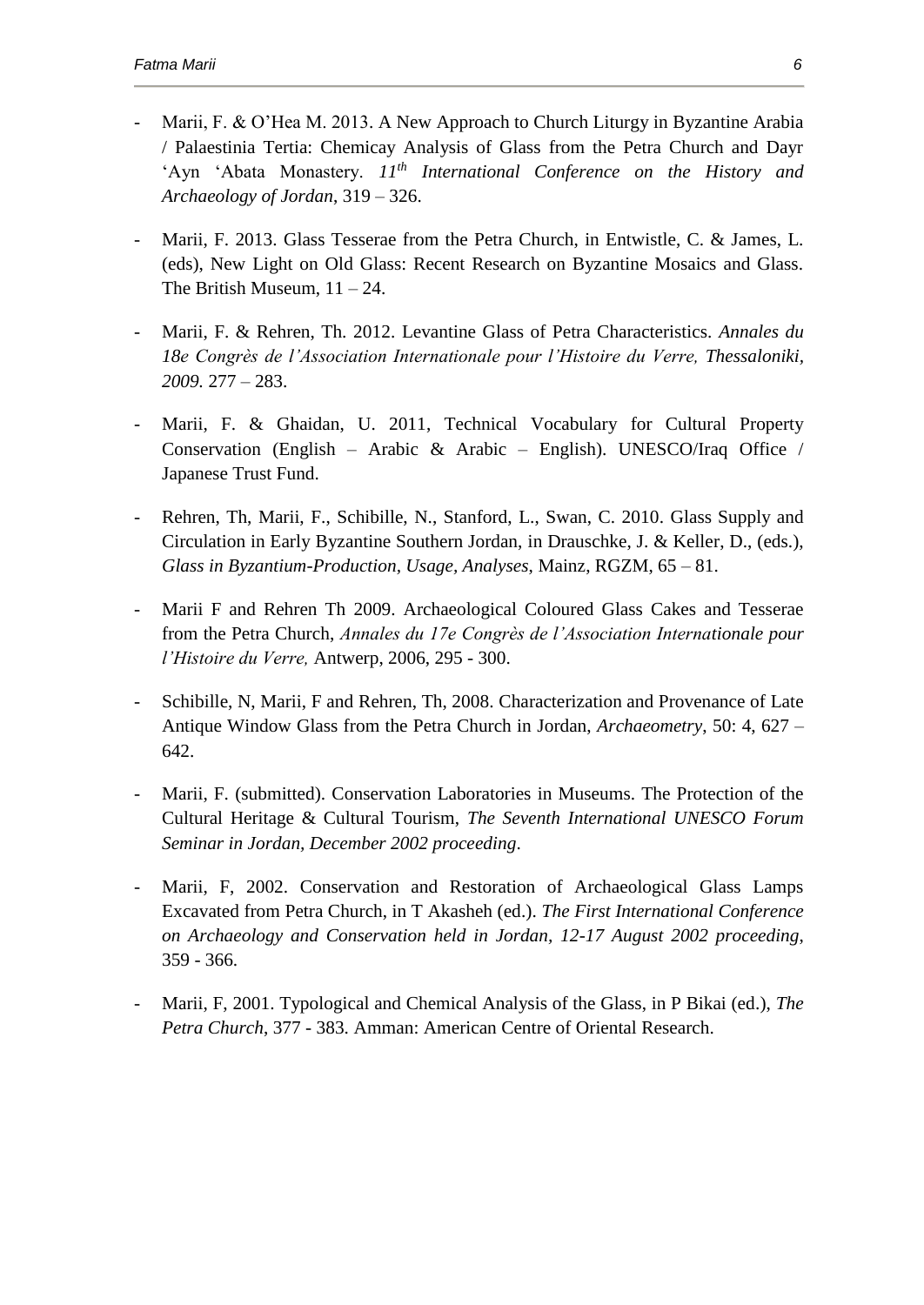### **PAPERS PRESENTED at CONFERENCES and WORKSHOPS**

- 23/01/2019 Oral presentation of "Recycling Glass in Byzantine Period in the Levant". International Conference on the History and Archaeology of Jordan (ICHAJ 14), Florence/Italy.
- 06/09/2018 Oral presentation with Prof. Lutfi Khalil of "Study the Excavated Glass from Khirbet Yajouz, Jordan" *Annales du 21e Congrès de l'Association Internationale pour l'Histoire du Verre, Istanbul. Turkey.*
- 24/5/2016 Oral presentation with Miqdadi, R. of "The Line between Antiquities and Heritage". 13<sup>th</sup> International Conference on the History and Archaeology of Jordan.  $21<sup>st</sup> - 26<sup>th</sup>$  May 2016, Amman, Jordan.
- 22/5/2016 Oral presentation of "Importance of Clay Crafts in Pre-Oil Periods at UAE". The First Symposium on the Chemistry of Clays. University of Sharjah, UAE.
- 26/9/2009 Oral presentation of 'Levantine Glass of Petra Characteristics'. *Annales du 18e Congrès de l'Association Internationale pour l'Histoire du Verre, Thessaloniki, Greece.*
- 17/5/2008 Oral presentation of 'Glass Finds Excavated from Petra Church in Jordan and their Interpretation'. Ancient Levant Workshop on the Archaeology of Syria, Lebanon, Jordan, Israel, Palestine, Sinai, Cyprus, held at Institute of Archaeology, UCL, England.
- 3-8/9/2006 Poster presentation of 'Archaeological Coloured Glass Cakes and Tesserrae from the Petra Church'.  $17<sup>th</sup>$  Congress of the Association Internationale pour l'Histoire du Verre (AIHV) held at Antwerp, Belgium.
- 2-6/5/2006 Poster presentation of 'Archaeological Coloured Glass Cakes from Petra Church and their Interpretations'. 36<sup>th</sup> International Symposium on Archaeometry held at Quebec, Canada.
- 7/2/2006 Oral presentation of 'Glass, Glass Cakes and Tesserae from the Petra Church in Jordan'. Seminar on sampling the archaeological records. Organized by the Material Culture and Data Science Research Group at Institute of Archaeology, UCL, England.
- 15/10/2005 Oral presentation of 'Conservation Glass Finds from the Petra Church Project Excavations'. Ceramics and Glass Conservation Group – ICON Meeting held at LAARC, London, England.